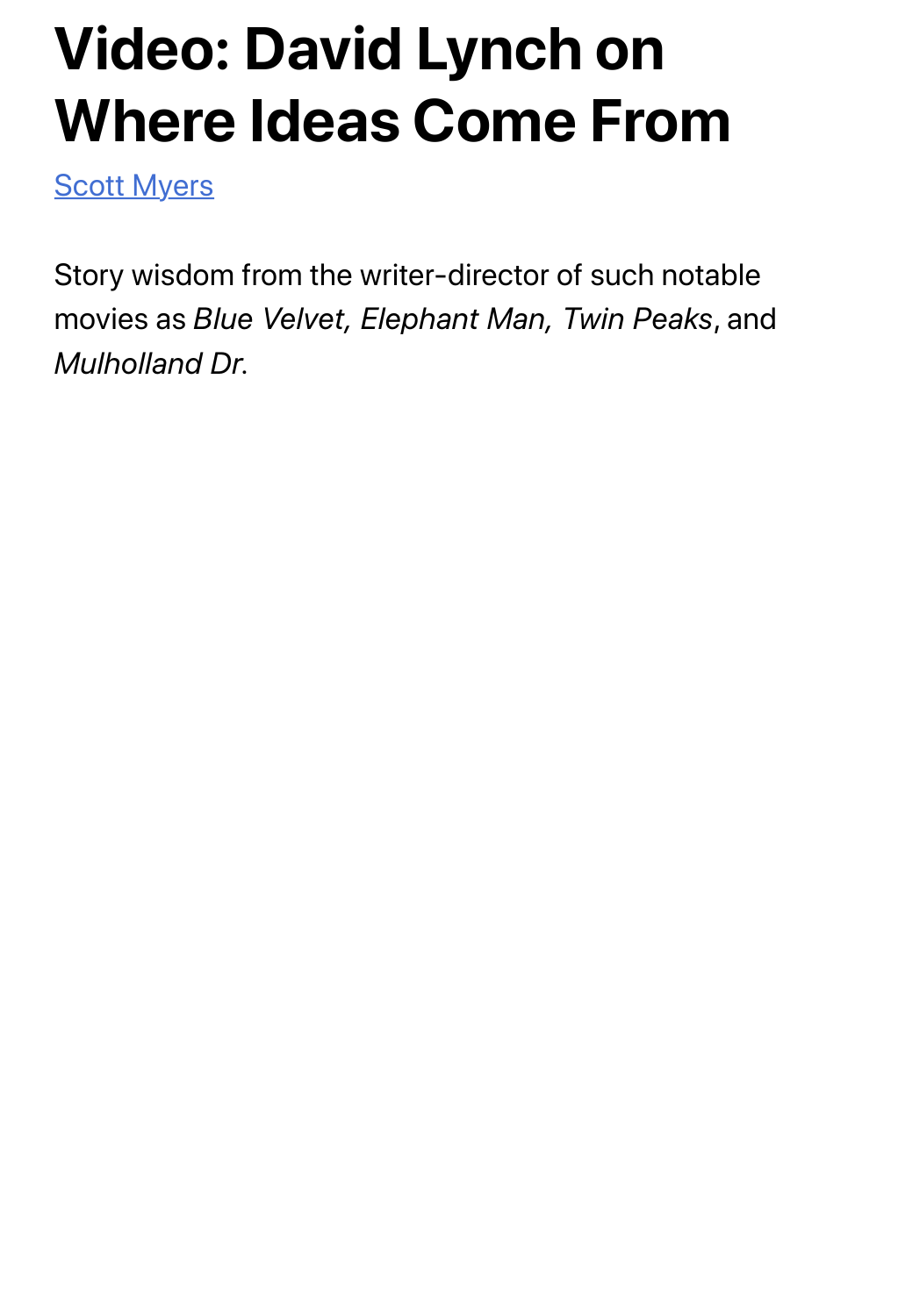

David Lynch

Two videos featuring Lynch opining about where story ideas come from.

Quote: "Ideas are like fish. You don't make the fish, you catch the fish."

Quote: "Desiring an idea is like bait on a hook. And if you